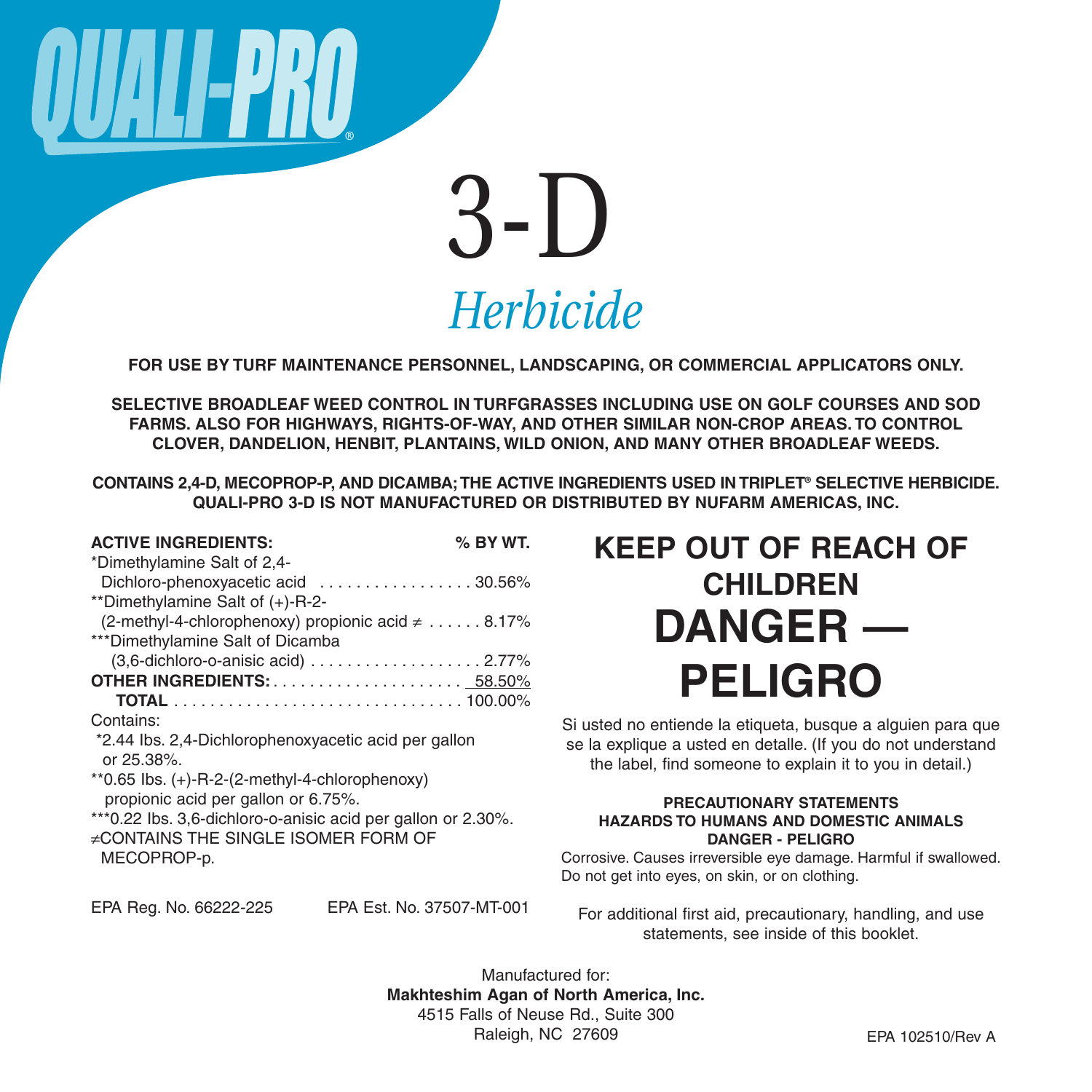| <b>FIRST AID</b>                                                                                                                                                                                                                                                                              |                                                                                                                                                                                                                                                                                                          |  |  |
|-----------------------------------------------------------------------------------------------------------------------------------------------------------------------------------------------------------------------------------------------------------------------------------------------|----------------------------------------------------------------------------------------------------------------------------------------------------------------------------------------------------------------------------------------------------------------------------------------------------------|--|--|
| IF IN EYES:                                                                                                                                                                                                                                                                                   | . Hold eye open and rinse slowly and gently with<br>water for 15 to 20 minutes.<br>• Remove contact lenses, if present, after the<br>first 5 minutes; then continue rinsing eye.<br>. Call a poison control center or doctor for treat-<br>ment advice.                                                  |  |  |
| <b>IF SWALLOWED:</b>                                                                                                                                                                                                                                                                          | . Call a poison control center or doctor immedi-<br>ately for treatment advice.<br>. Have person sip a glass of water if able to<br>swallow.<br>. Do not induce vomiting unless told to do so by<br>a poison control center or doctor.<br>. Do not give anything by mouth to an uncon-<br>scious person. |  |  |
| <b>IF ON SKIN OR</b><br><b>CLOTHING:</b>                                                                                                                                                                                                                                                      | . Take off contaminated clothing.<br>• Rinse skin immediately with plenty of water for<br>15 to 20 minutes.<br>. Call a poison control center or doctor for treat-<br>ment advice.                                                                                                                       |  |  |
| IF INHALED:                                                                                                                                                                                                                                                                                   | . Move person to fresh air.<br>. If person is not breathing, call 911 or an ambu-<br>lance; then give artificial respiration, preferably<br>mouth-to-mouth if possible.<br>. Call a poison control center or doctor for fur-<br>ther treatment advice.                                                   |  |  |
| Have the product container or label with you when calling a poison con-<br>trol center or doctor or going for treatment. You may also contact Prosar<br>at 1-877-250-9291 for emergency medical treatment information.<br>NOTE TO PHYSICIAN: If in eyes, specialized ophthalmologic attention |                                                                                                                                                                                                                                                                                                          |  |  |

may be necessary. If swallowed, probable mucosal damage may contraindicate the use of gastric lavage. There is no specific antidote; treat symptomatically.

#### **PERSONAL PROTECTIVE EQUIPMENT (PPE)**

Some materials that are chemical resistant to this product are barrier laminate, nitrile rubber, neoprene rubber, or Viton. If you want more options, follow the instructions for category A on an EPA chemical resistance category selection chart.

#### **All mixers, loaders, applicators, flaggers, and other handlers must wear:**

- Long-sleeved shirt and long pants
- Shoes and socks
- Goggles or face shield
- Chemical-resistant gloves, except for applicators using ground boom equipment
- Chemical-resistant apron when mixing or loading, cleaning up spills or equipment, or otherwise exposed to the concentrate

Follow manufacturer's instructions for cleaning/maintaining PPE. If no such instructions for washables exist, use detergent and hot water. Keep and wash PPE separately from other laundry.

#### **ENGINEERING CONTROLS**

**For containers over 1 gallon and less than 5 gallons in capacity:** Persons engaged in open pouring of this product must also wear coveralls or a chemical-resistant apron.

**For containers of 5 gallons or more in capacity:** A mechanical system (probe and pump) must be used for transferring the contents of this container. If the contents of a nonrefillable pesticide container are emptied, the probe must be rinsed before removal.

When handlers use closed systems, enclosed cabs, or aircraft in a manner that meets or exceeds the requirements listed in the Worker Protection Standard (WPS) for agricultural pesticides [40 CFR 170.240(d)(4- 6)], the handler PPE requirements may be reduced or modified as specified in the WPS.

### **USER SAFETY RECOMMENDATIONS**

#### **Users should:**

- Wash hands before eating, drinking, chewing gum, using tobacco, or using the toilet.
- Remove clothing/PPE immediately if pesticide gets inside. Then wash thoroughly and put on clean clothing. If pesticide gets on skin, wash immediately with soap and water.
- Remove PPE immediately after handling this product. Wash the outside of gloves before removing. As soon as possible, wash thoroughly and change into clean clothing.

#### **ENVIRONMENTAL HAZARDS**

This product is toxic to fish and aquatic invertebrates and may adversely affect nontarget plants. Do not apply directly to water, to areas where surface water is present, or to intertidal areas below the mean high water mark. Drift and runoff may be hazardous to aquatic organisms in water adjacent to treated areas. Do not contaminate water when disposing of equipment washwaters or rinsate.

This chemical has properties and characteristics associated with chemicals detected in groundwater. The use of this chemical in areas where soils are permeable, particularly where the water table is shallow, may result in groundwater contamination. Application around a cistern or well may result in contamination of drinking water or groundwater.

Use of this product in certain portions of California, Oregon, and Washington is subject to the January 22, 2004 Order for injunctive relief in Washington Toxics Coalition, et al. v. EPA, C01-0132C, (W.D. WA). For further information, please refer to EPA web site http://www.epa.gov/espp.

**Groundwater Contamination:** Most cases of groundwater contamination involving phenoxy herbicides such as 2,4-D and MCPP have been associated with mixing/loading and disposal sites. Caution should be exercised when handling 2,4-D and MCPP pesticides at such sites to prevent contamination of groundwater supplies. Use of closed systems for mixing or transferring this pesticide will reduce the probability of spills. Placement of the mixing/loading equipment on an impervious pad to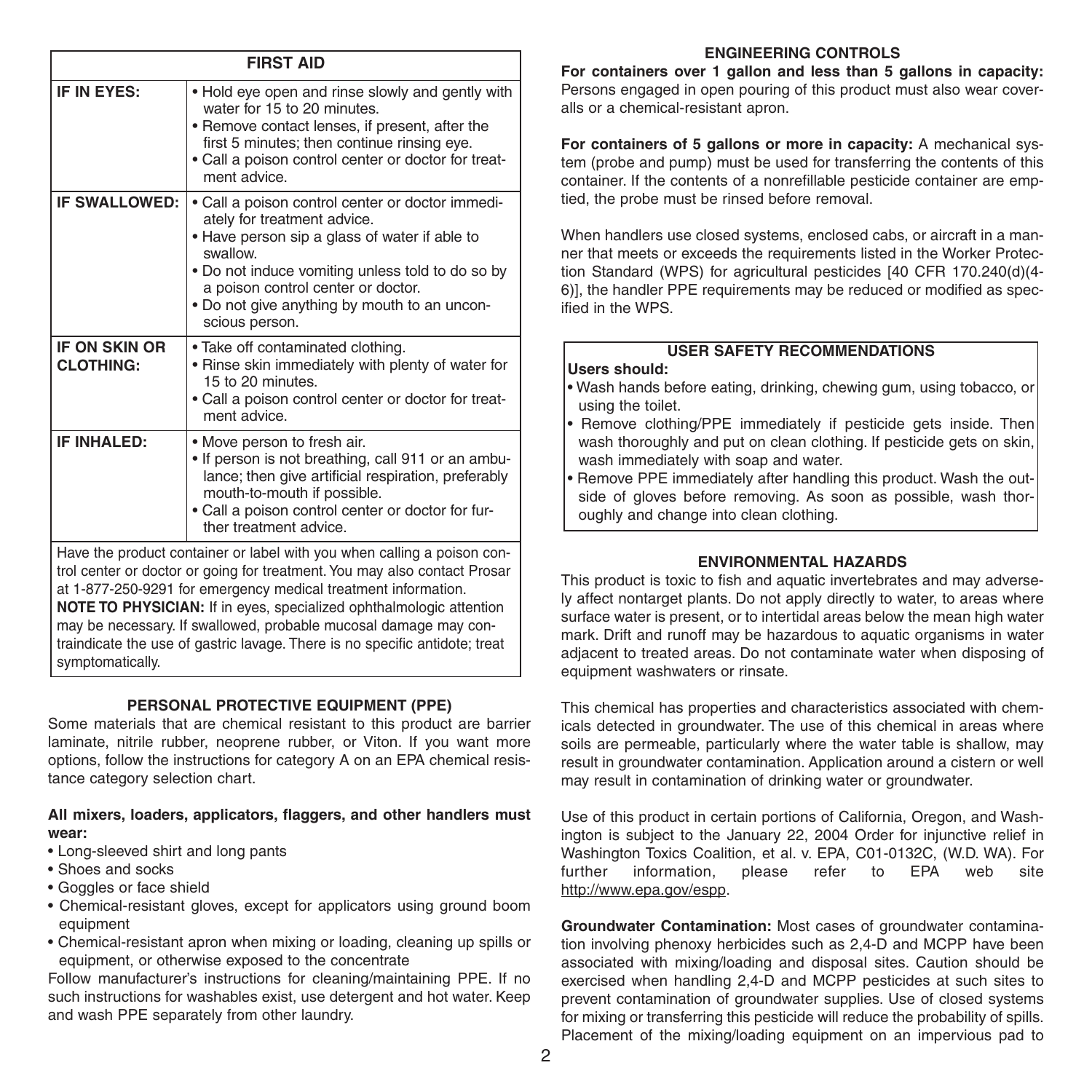contain spills will help prevent groundwater contamination.

**Cleaning of Equipment:** When cleaning equipment, do not pour the washwater on the ground; spray or drain over a large area away from wells and other water sources.

Do not apply when weather conditions favor drift away from target area.

Do not contaminate domestic or irrigation waters.

#### **DIRECTIONS FOR USE**

It is a violation of Federal law to use this product in a manner inconsistent with its labeling.

Do not apply this product in a way that will contact workers or other persons, either directly or through drift. Only protected handlers may be in the area during application. For any requirements specific to your State or Tribe, consult the agency responsible for pesticide regulation.

#### **AGRICULTURAL USE REQUIREMENTS**

Use this product only in accordance with its labeling and with the Worker Protection Standard, 40 CFR Part 170.This Standard contains requirements for the protection of agricultural workers on farms, forests, nurseries, and greenhouses, and handlers of agricultural pesticides. It contains requirements for training, decontamination, notification, and emergency assistance. It also contains specific instructions and exceptions pertaining to the statements on this label about personal protective equipment (PPE) and restricted-entry intervals. The requirements in this box only apply to uses of this product that are covered by the Worker Protection Standard.

Do not enter or allow worker entry into treated areas during the restricted-entry interval (REI) of 48 hours.

PPE required for early entry to treated areas that is permitted under the Worker Protection Standard and that involves contact with anything that has been treated such as plants, soil, or water is:

- Coveralls over short-sleeved shirt and short pants
- Chemical-resistant gloves made of any waterproof material
- Chemical-resistant footwear plus socks
- Chemical-resistant headgear for overhead exposure
- Protective eyewear

#### **NON-AGRICULTURAL USE REQUIREMENTS**

The requirements in this box apply to uses of this product that are NOT within the scope of the Worker Protection Standard for agricultural pesticides (40 CFR Part 170). The WPS applies when this product is used to produce agricultural plants on farms, forests, nurseries, or greenhouses.

For turf use, the maximum number of broadcast applications per treatment site is 2 per year.

Do not enter or allow people or pets to enter the treated area until sprays have dried.

#### **PRECAUTIONS AND RESTRICTIONS**

Do not enter or allow people or pets to enter the treated area until sprays have dried.

Do not use this product on or near desirable plants including within the drip line of the roots of desirable trees and shrubs, since injury may result. Do not apply directly to or near water, storm drains, gutters, sewers, or drainage ditches. Do not apply within 25 feet of rivers, fish ponds, lakes, streams, reservoirs, marshes, estuaries, bays, and oceans. Do not apply when windy. To prevent product runoff, do not overwater the treated area(s) or apply when raining or when rain is expected that day. Rinse applicator over lawn area only.

Avoid broadcast and small spot treatment applications when temperatures exceed 90°F, as turf injury may occur.

Avoid applying during excessively dry or hot periods unless irrigation is used. For optimum results, turf should not be mowed for 1 to 2 days before and after application, do not apply if rain is expected within 4 hours after the application, and delay irrigation cycle for 24 hours. Reseed no sooner than 3 to 4 weeks after application of this product. Failure to observe all precautions may result in injury to turf and/or susceptible plants.

Avoid mist to vegetables, flowers, ornamentals, shrubs, trees, and other desirable plants. Do not pour spray solutions near these plants.

**Chemigation Statement:** Do not apply this product through any type of irrigation equipment.

#### **SPRAY DRIFT MANAGEMENT**

A variety of factors including weather conditions (e.g., wind direction, wind speed, temperature, relative humidity) and method of application (e.g., ground, airblast) can influence pesticide drift.The applicator must evaluate all factors and make appropriate adjustments when applying this product.

#### **Boom Height**

For ground boom applications, do not apply with a nozzle height greater than 4 feet above the crop canopy.

#### **Droplet Size**

When applying sprays that contain 2,4-D as the sole active ingredient or when applying sprays that contain 2,4-D mixed with active ingredients that require a coarse or coarser spray, apply only as a coarse or coarser spray (ASAE Standard 572) or a volume mean diameter of 385 microns or greater for spinning atomizer nozzles. When applying sprays that contain 2,4-D mixed with other active ingredients that require a medium or more fine spray, apply only as a medium or coarser spray (ASAE Standard 572) or a volume mean diameter of 300 microns or greater for spinning atomizer nozzles.

#### **Wind Speed**

Do not apply at wind speeds greater than 15 mph. Only apply this product if the wind direction favors on-target deposition and there are not sensitive areas including but not limited to residential areas, bodies of water,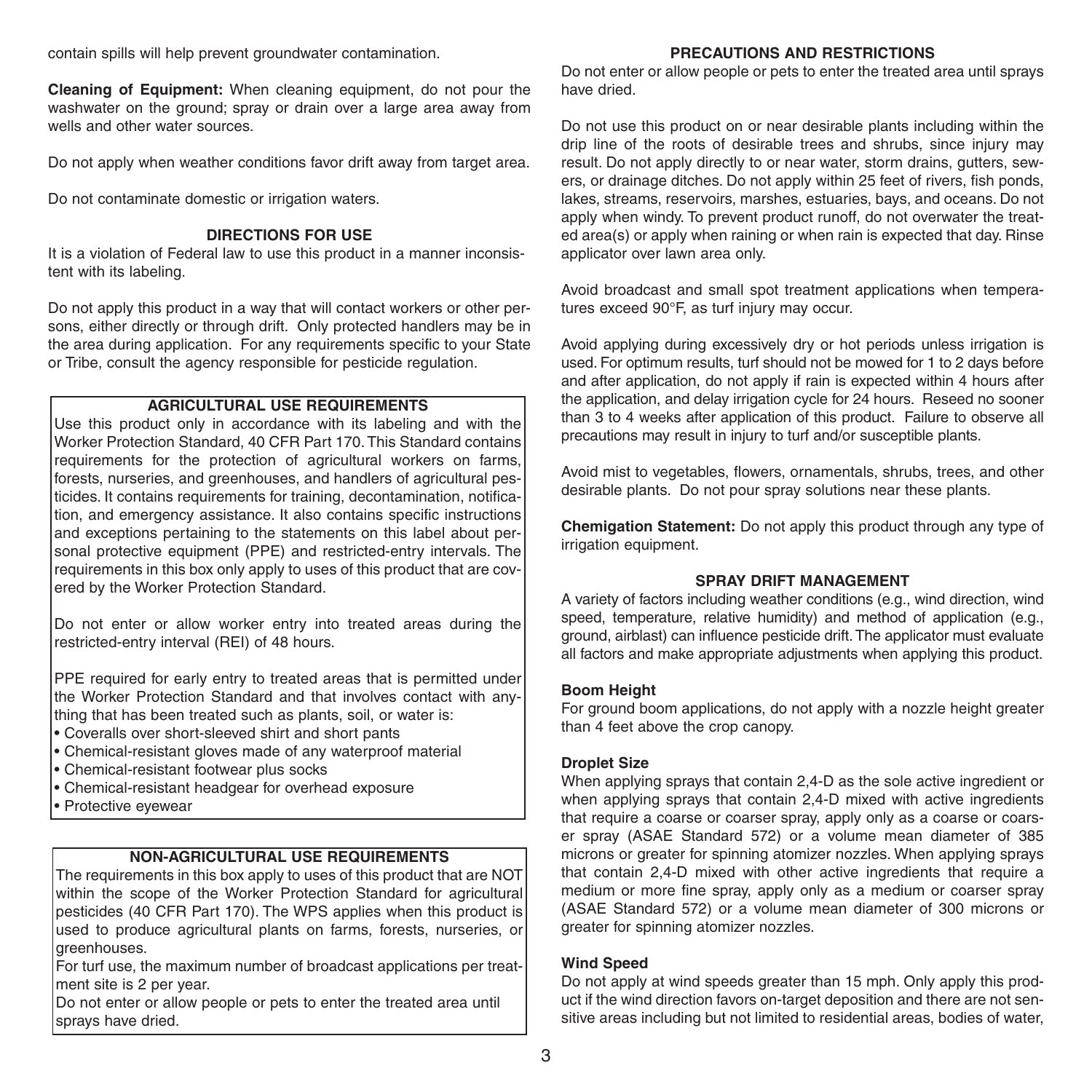known habitat for nontarget species, nontarget crops within 250 feet downwind. If applying a medium spray, leave one swath unsprayed at the downwind edge of the treated field.

#### **Temperature Inversions**

If applying at wind speeds less than 3 mph, the applicator must determine if: a) conditions of temperature inversion exist, or b) stable atmospheric conditions exist at or below nozzle height. Do not make applications into areas of temperature inversions or stable atmospheric conditions.

#### **Susceptible Plants**

Do not apply under circumstances where spray drift may occur to food, forage, or other plantings that might be damaged or crops thereof rendered unfit for sale, use, or consumption. Susceptible crops include but are not limited to cotton, okra, flowers, grapes (in growing stage), fruit trees (foliage), soybeans (vegetative stage), ornamentals, sunflowers, tomatoes, beans, and other vegetables, or tobacco. Small amounts of spray drift that might not be visible may injure susceptible broadleaf plants.

#### **Other State and Local Requirements**

Applicators must follow all state and local pesticide drift requirements regarding application of 2,4-D herbicides. Where states have more stringent regulations, they must be observed.

#### **Equipment**

All application equipment must be properly maintained and calibrated using appropriate carriers or surrogates.

**ADJUVANT USE:** When an adjuvant is to be used with this product, Makhteshim Agan of North America, Inc. suggests the use of a Chemical Producers and Distributors Association certified adjuvant.

**DRIFT CONTROL AND DEFOAMING:** For drift control and defoaming, use a product similar to Compadre**®** at .125% v/v.

**FERTILIZER USE:** This product can be mixed with some liquid fertilizers or liquid iron metals. Because liquid fertilizer and liquid iron differ in pH, free ammonia content, density, salt concentration, and percentage of water, a compatibility test is recommended prior to mixing in application equipment. All state and/or federal regulations relating to the application of liquid fertilizers or liquid iron and this product must be strictly followed.

#### **WEEDS CONTROLLED BY QUALI-PRO 3-D**

| Bedstraw           | Henbit        | Purslane            |
|--------------------|---------------|---------------------|
| <b>Black Medic</b> | Knotweed      | Ragweed             |
| <b>Buckhorn</b>    | Lambsquarters | Sheep Sorrel        |
| <b>Burdock</b>     | Lespedeza     | Shepherdspurse      |
| Chicory            | Mallow        | Speedwell           |
| Chickweed          | Morningglory  | Spurge              |
| Clover             | Peppergrass   | <b>Wild Carrot</b>  |
| Dandelion          | Pigweed       | <b>Wild Garlic</b>  |
| <b>Dock</b>        | Plantain      | <b>Wild Lettuce</b> |
| Ground Ivy         | Poison Ivy    | <b>Wild Onion</b>   |
| Heal-All           | Poison Oak    | Yarrow              |

#### **USE SITES SOD FARMS**

Quali-Pro 3-D is intended for use on sod farms. Quali-Pro 3-D provides selective, broadleaf control in warm-season and cool-season turfgrass established for commercial sod production. For application information on sod farms, refer to the tables found in the section of the labeling entitled **ORNAMENTAL AND RECREATIONAL LAWNS AND TURF** for allowable use sites, rates, and comments, but follow the section of the labeling entitled **Use Precautions and Limitations for Sod Farms** in the paragraph below.

#### **Application Schedules for Sod Farms**

Apply Quali-Pro 3-D to broadleaf weeds that are actively growing. Follow-up applications may be required for dense infestations of perennial and biennial weeds. Do not apply this product to "Floratam" St. Augustinegrass.

#### **Newly Seeded Areas**

The application of Quali-Pro 3-D to grass seedlings is suggested after the second mowing.

#### **Newly Sodded, Sprigged, or Plugged Areas**

The application of Quali-Pro 3-D to newly sodded, sprigged, or plugged grasses should be delayed until 3 to 4 weeks after the sodding, sprigging, or plugging operations. Also, applications to dormant bermudagrass, dormant zoysiagrass, and dormant bahiagrass are suggested.

#### **Use Precautions and Limitations for Sod Farms**

- 1. Delay mowing 1 to 2 days before and after the application of this product.
- 2. Do not apply this product immediately before rainfall or irrigation. Do not irrigate or water the turfgrass within 24 hours after application.
- 3. Treated areas may be reseeded 3 to 4 weeks after application.
- 4. Application is limited to 2 applications per year.
- 5. Do not exceed a maximum of 4.0 pints Quali-Pro 3-D (1.2 Ibs ae 2,4- D/acre) per application.
- 6. Observe a minimum of 30 days between applications.

#### **ORNAMENTAL AND RECREATIONAL LAWNS AND TURF**

Quali-Pro 3-D is for use on Ornamental Turf Lawns (Residential, Industrial, and Institutional), Parks, Cemeteries, Athletic Fields, and Golf Courses (Fairways, Aprons, Tees, and Roughs), and similar turf areas. Institutional sites are defined as turf areas around properties or facilities providing a service to public or private organizations including but not limited to hospitals, nursing homes, schools, museums, libraries, sports facilities, golf courses, and office buildings. Ornamental sites include turfgrass established around residences, parks, streets, retail outlets, cemeteries, industrial and institutional buildings. Residential/domestic sites are defined as areas associated with the household or home life including but not limited to apartment complexes, condominiums, and patient care areas of nursing homes, mental institutions, hospitals, or convalescent homes.

An adjuvant may be included in the spray solution.

Application is limited to 2 applications per year.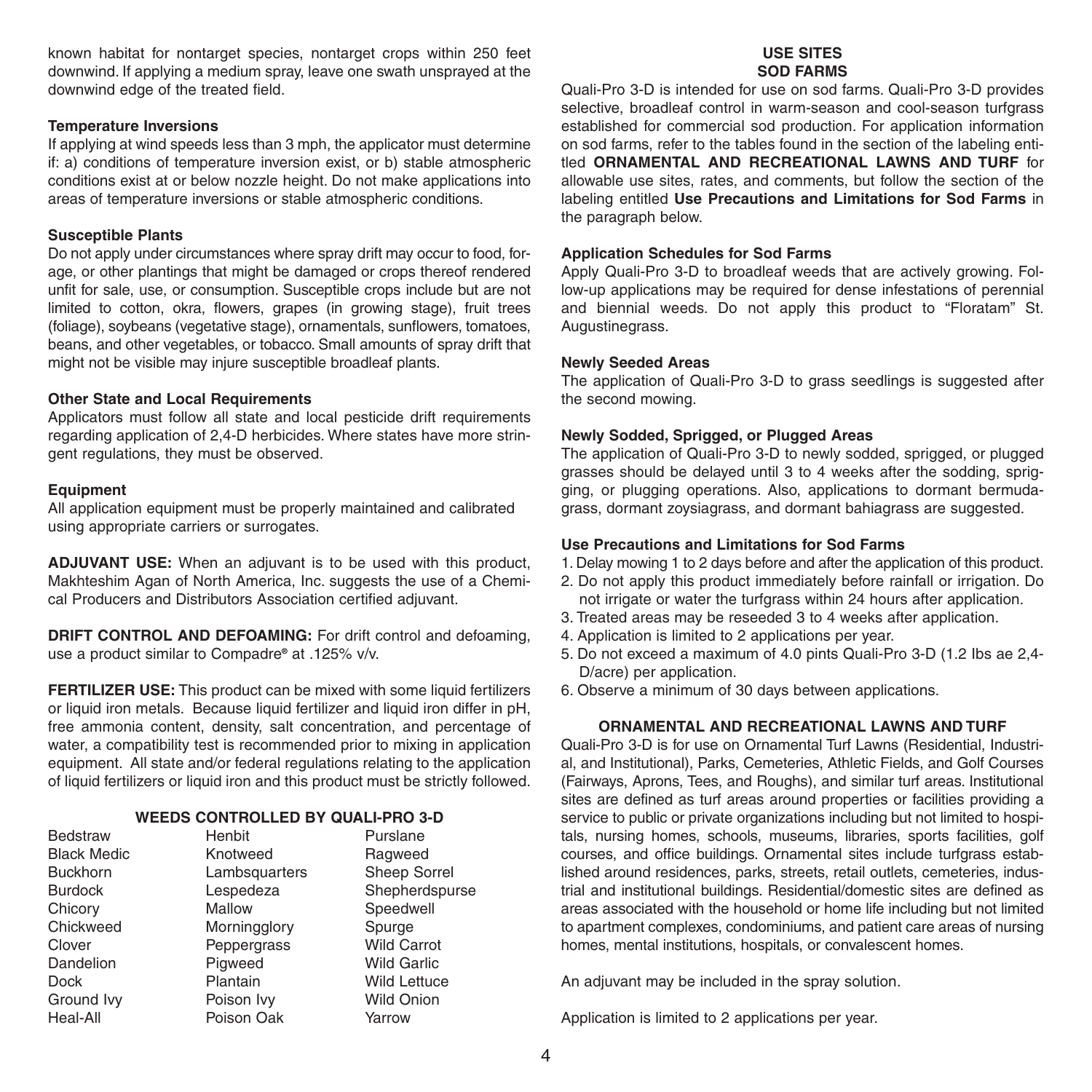Use a maximum of 4.0 pts Quali-Pro 3-D/acre (1.2 Ibs ae 2,4-D/acre) per application.

The maximum seasonal rate is 8.0 pts Quali-Pro 3-D/acre (2.4 Ibs ae 2,4-D/acre) excluding spot treatments.

| <b>USE SITE</b>                                                                                                          | <b>RATES</b>                                                                                                    | <b>COMMENTS</b>                                                                                                                                                                                                                                                                                                                                                                                                                                                                                                                                                                                                        |
|--------------------------------------------------------------------------------------------------------------------------|-----------------------------------------------------------------------------------------------------------------|------------------------------------------------------------------------------------------------------------------------------------------------------------------------------------------------------------------------------------------------------------------------------------------------------------------------------------------------------------------------------------------------------------------------------------------------------------------------------------------------------------------------------------------------------------------------------------------------------------------------|
| Cool-Season<br>Grasses such as<br><b>Bentgrass</b><br><b>Bluegrass</b><br>Fescue<br>Rye                                  | 3 to 4 pints<br>per acre<br>$(1.1 to 1.5$ fl<br>oz/1000 sq ft)<br>(.9 to 1.2 lb<br>ae/acre)                     | For normal application, use 40 to<br>80 gallons of water per acre (1 to<br>2 gallons of water per 1000 sq ft).<br>For professional lawn mainte-<br>nance, use 1 to 5 gallons of water<br>per 1000 sq ft. Higher water vol-<br>umes may be used when tank<br>mixed with a turf fertilizer. Follow<br>fertilizer labels for proper<br>amounts to add.                                                                                                                                                                                                                                                                    |
| Warm-Season<br>Grasses such as<br>St. Augustine (dor-<br>mant)<br>Bahia<br>Bermuda<br>Centipede (dor-<br>mant)<br>Zoysia | 2 to 2.5 pints<br>per acre<br>(0.75 to 0.9 fl<br>oz/1000 sq ft)<br>$(.6 \text{ to } .8 \text{ lb})$<br>ae/acre) | Use 40 to 200 gallons of water<br>per acre (1 to 5 gallons of water<br>per 1000 sq ft). Use reduced<br>rates if grass is stressed from<br>heat or drought. Exercise care<br>when applying during growth<br>stages from dormancy to green-<br>up and from green-up to dorman-<br>cy. Some temporary discoloration<br>may occur on warm-season<br>grasses.<br>NOTE: If Bermudagrass is dor-<br>mant, up to 4 pints per acre may<br>be used (1.5 fl oz/1000 sq ft). How-<br>ever, some hybrid Bermudagrass-<br>es may be sensitive to this product.<br>Contact your local Extension Ser-<br>vice Weed Control Specialist. |

**NOTE**: Care should be taken to avoid overdosing Bentgrass, St. Augustine, and Centipede grasses, or injury may result. Large volumes of spray water (i.e., one fluid ounce in 5 gallons of water per 1500 square feet) will aid in obtaining uniform coverage. If hand-type sprayers are used, it is preferable to use a single nozzle sprayer rather than a multiple nozzle boom as sideways application with a boom where the spray from more than one nozzle is allowed to fall on the same area will result in heavy local over-application and subsequent turf discoloration or injury.

**Lower Volume Equipment:** Use as little as 5 gallons of water per acre. Use only application equipment that is capable of spreading a uniform droplet wetting each weed surface.

#### **NON-TURF AREAS**

**Roadsides (including aprons and guardrails), rights-of-way, and other similar non-crop areas:** For control of broadleaf weeds, mix at a rate of 2.6 to 6.5 pints (.8 to 2.0 Ib ae 2,4-D) of Quali-Pro 3-D per 50 to

300 gallons of water. This mixture will cover 43,500 square feet. Thoroughly saturate all weeds with spray mixture. Apply any time between the time when plants come into full leaf (spring) to when the plants begin to go dormant. Best results are obtained when weeds are young and actively growing. Do not cut weeds until herbicide has translocated throughout the plant causing root death. For small broadleaf weeds, use the lower rate. Heavy dense stands require the higher rate with high water volume. For small (spot) applications with small tank sprayers, apply at the rate of 4 ounces of Quali-Pro 3-D per gallon of water and spray to thoroughly wet all foliage. **Postemergence (annual and perennial weeds) applications:** Application is limited to 2 applications per year. Use a maximum of 2.0 Ibs ae 2,4-D or 6.5 pints of Quali-Pro 3-D per acre per application. Wait a minimum of 30 days between applications.

For control of woody plants, apply to both stems and foliage any time from the time foliage is completely matured until the time plants start to go dormant. All leaves, stems, and suckers must be completely wet to the ground line for effective control. Regrowth may be anticipated on the more resistant species. Add 6.0 to 13.0 pints of Quali-Pro 3-D to 100 gallons of water applying 200 to 600 gallons of spray mixture per 43,500 square feet depending upon the height and thickness of the brush. Mix thoroughly before spraying. **Postemergence applications (woody plants):** Limited to 1 application per year. Use a maximum of 13.0 pints Quali-Pro 3-D (4.0 Ibs ae 2,4-D) per acre per year. Applications to noncropland areas are not applicable to treatment of commercial timber or other plants being grown for sale or other commercial use or for commercial seed production or for research purposes.

**Use Precautions:** Do not apply this product to St. Augustinegrass unless it is in the dormant stage. Care should be taken to avoid overdosing bentgrass, as injury may result. Some hybrid bermudagrass may be sensitive to this product. Contact your local Extension Service Weed Control Specialist for sensitive grasses in your area. Large volumes of spray water (i.e., one fluid ounce in 5 gallons water per 1500 square feet) will aid in obtaining uniform coverage. If hand-type sprayers are used, it is preferable to use a single nozzle sprayer rather than a multiple nozzle boom as sideways application with a boom where the spray from more than one nozzle is allowed to fall on the same area will result in heavy local over-application and subsequent turf discoloration or injury.